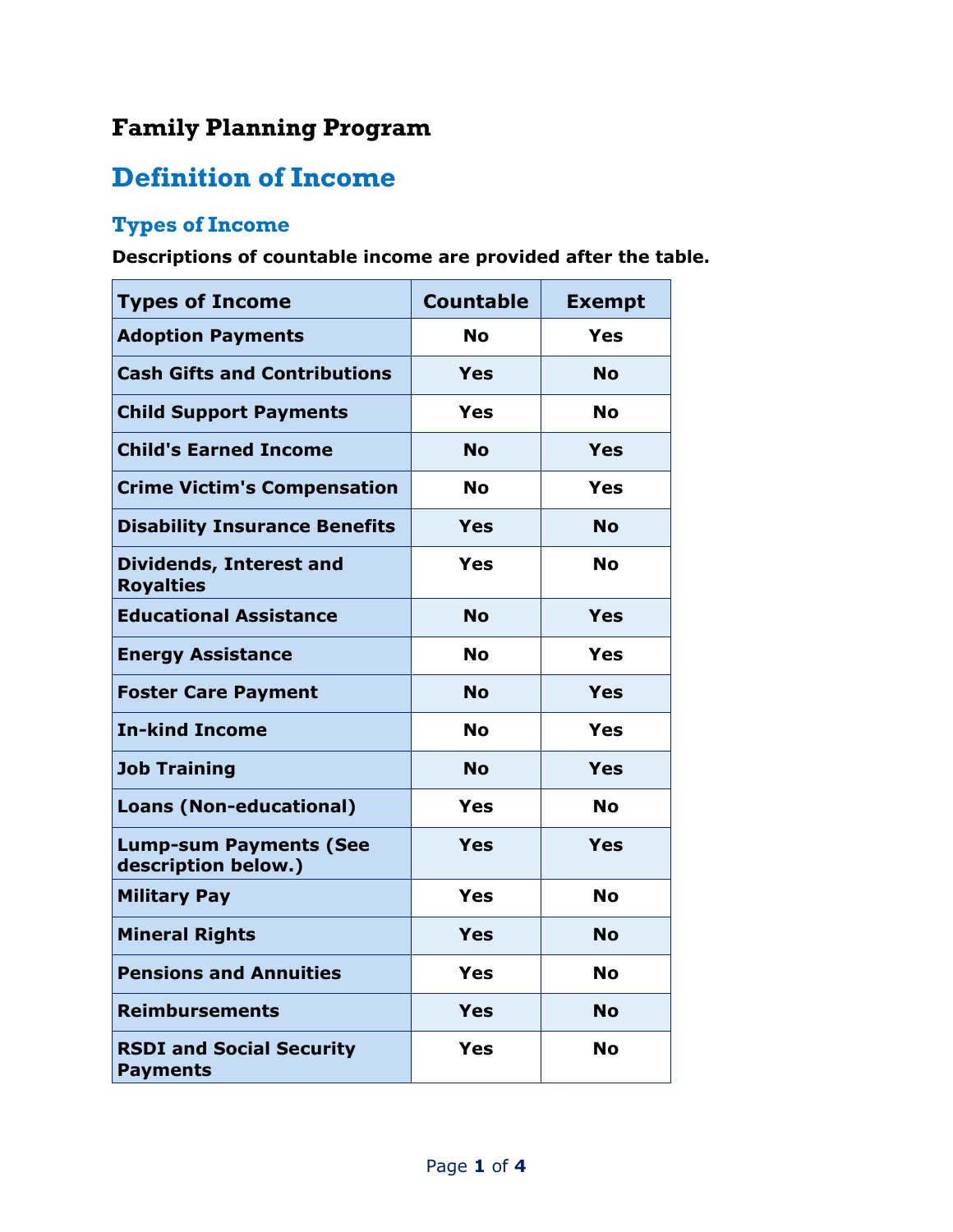| <b>Types of Income</b>                                                  | <b>Countable</b> | <b>Exempt</b> |
|-------------------------------------------------------------------------|------------------|---------------|
| <b>Self-Employment Income</b>                                           | Yes              | <b>No</b>     |
| <b>SSDI</b>                                                             | Yes              | <b>No</b>     |
| <b>SSI Payments</b>                                                     | <b>No</b>        | Yes           |
| <b>TANF</b>                                                             | No               | Yes           |
| <b>Unemployment Compensation</b>                                        | Yes              | <b>No</b>     |
| VA-Department of Veterans<br><b>Affairs (See description</b><br>below.) | <b>Yes</b>       | Yes           |
| <b>Wages, Salaries and</b><br><b>Commissions</b>                        | Yes              | <b>No</b>     |
| <b>Worker's Compensation</b>                                            | <b>Yes</b>       | No            |

## **Descriptions of Countable Income**

**Cash Gifts and Contributions**—Count unless they are made by a private, nonprofit organization based on need and total \$300 or less per household in a federal fiscal quarter. The federal fiscal quarters are January–March, April–June, July– September and October-December. If these contributions exceed \$300 in a quarter, the excess amount is counted as income in the month received.

Exempt cash contributions for common household expenses such for as food, rent, utilities and items for home maintenance if the contribution is received from a noncertified household member who:

- lives in the home with the certified household member;
- shares household expenses with the certified household member; and
- does not have a landlord-tenant relationship.

**Child Support Payments**—Count income after deducting \$75 from the total monthly child support payments the household receives.

**Department of Veterans Affairs (VA) Payments**—Count the gross VA payment minus any amount being recovered for a VA overpayment. Exempt VA specialneeds payments, such as annual clothing allowances or monthly payments for an attendant for a veteran with a disability.

**Dividends, Interest and Royalties**—Count except for dividends from insurance policies. Count royalties minus any amount deducted for production expenses and severance taxes.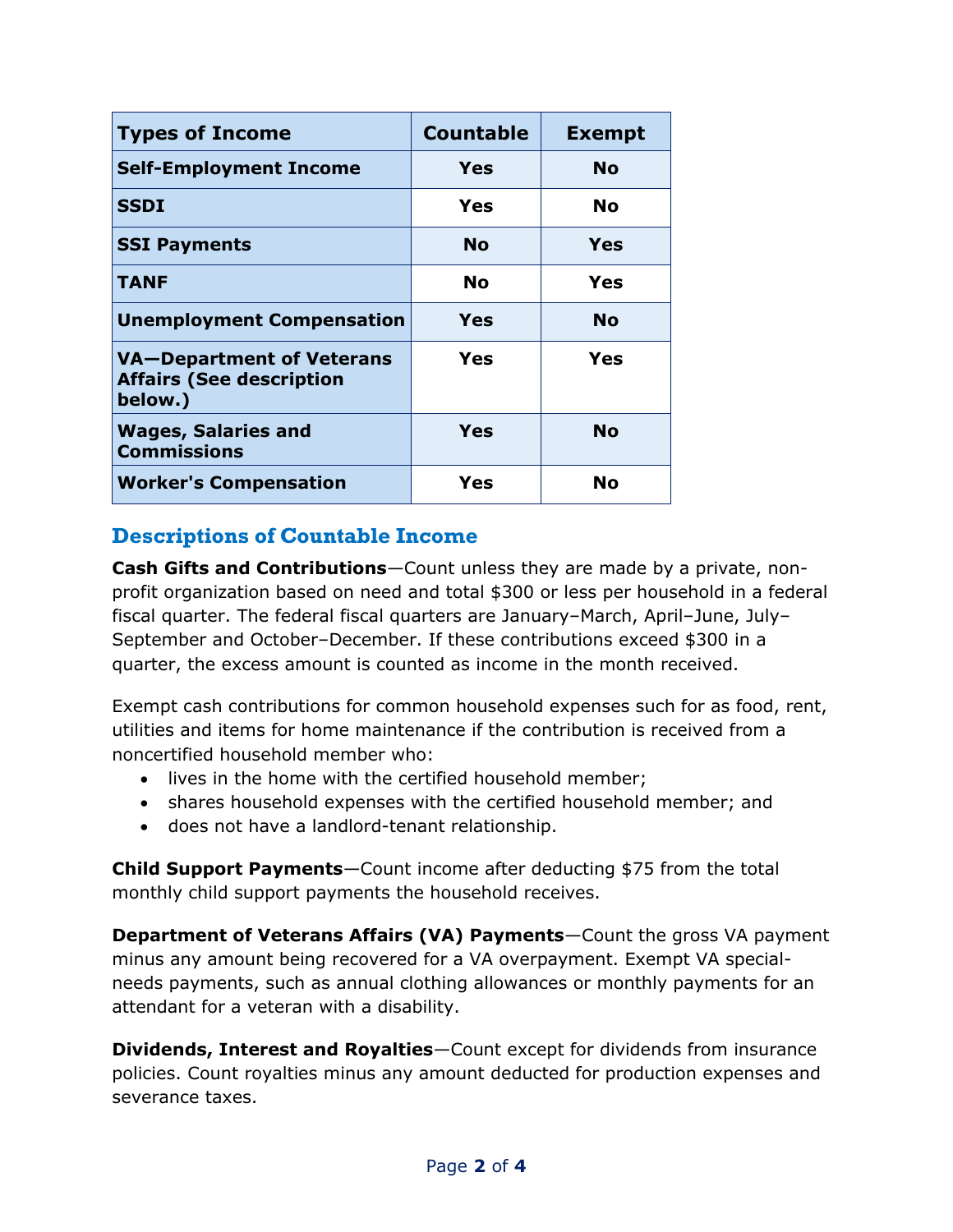**Loans (Noneducational)**—Count as income unless there is an understanding that the money will be repaid, and the loan recipient can reasonably explain how the loan will be repaid.

**Lump-sum Payments**—Count as income in the month received if the person receives it or expects to receive it more often than once a year. Exempt lump sums received once a year or less, unless specifically listed as income.

**Military Pay**—Count military pay and allowances for housing, food, base pay and flight pay minus pay withheld to fund education under the G.I. Bill.

**Mineral Rights**—A payment received from the excavation of minerals such as oil, natural gas, coal, gold, copper, iron, limestone, gypsum, sand and gravel.

**Pensions and Annuities**—A pension is any benefit derived from former employment, such as retirement benefits or disability pensions.

**Reimbursements**—Countable, minus the actual expenses. Exempt a reimbursement for future expenses only if the household plans to use it as intended.

**Retirement, Survivors, and Disability Insurance (RSDI)** (a type of Social Security payment)—Count the RSDI benefit amount including the deduction for the Medicare premium minus any amount that is being recovered for a previous RSDI overpayment.

**Self-Employment Income**—Count total gross earned minus the allowable costs of producing the self-employment income.

**Social Security Disability Insurance Payments (SSDI)**—SSDI is a payroll-taxfunded insurance program of the Social Security Administration.

**Terminated Employment**—Count terminated income in the month received. Use actual income. Do not use conversion factors if the terminated income is less than the income received in a full month. Income is terminated if it will not be received in the next usual payment cycle.

**Unemployment Compensation Payments**—Count the gross benefit less any amount being recovered for an Unemployment Insurance Benefit overpayment.

**Wages, Salaries, Tips and Commissions**—Count the actual (not taxable) gross amount.